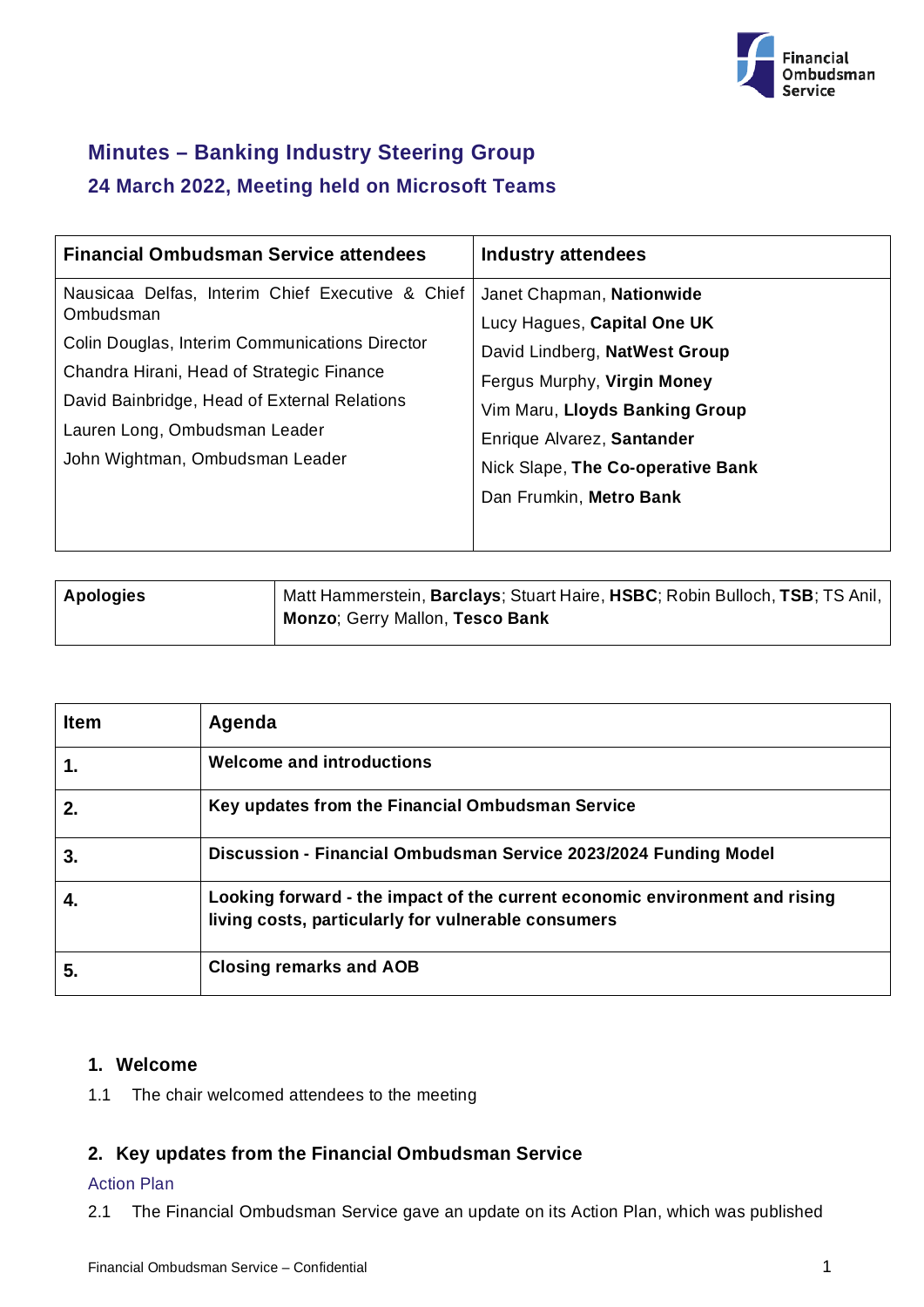

in December. This included some of the work already underway to change and improve, such as:

- o making significant progress to reduce the backlog, which is down from 90,000 to around 38,000;
- o developing the prevention strategy, resolving complaints in a timely way and communicating effectively, preventing complaints arising;
- o building on existing relationships to ensure effective collaboration amongst regulatory partners on industry-wide issues through the recently launched Wider Implications process; and
- o the intention to restructure case teams by industry verticals, improve business processes and invest in digital, including work on intelligent automation.
- 2.2 The Financial Ombudsman Service also confirmed it will be publishing a Discussion Paper on its funding model during Q1 of the 2022/2023 financial year.

#### Plans and budget for 2022/23

- 2.3 The Financial Ombudsman Service had received a range of feedback on its Plan and Budget consultation for 2022/23. It thanked the group for their contributions.
- 2.4 The proposed budget for 2022/2023 was about investing to make a step change in the performance of the Financial Ombudsman Service, implementing its Action Plan, and continuing to shorten its queues. The feedback statement would be published by the end of March.

#### Consumer Duty

- 2.5 The Financial Ombudsman Service acknowledged that the Consumer Duty is regarded as an important issue across all sectors of financial services, and that this was reflected in responses to its Plans and Budget consultation.
- 2.6 The Financial Ombudsman Service is eager to engage with industry on the Consumer Duty and is working closely with the FCA ahead of its implementation. This includes preparing case studies, which will be published.

# **3. Discussion - Financial Ombudsman Service 2023/2024 Funding Model**

- 3.1 The Financial Ombudsman Service underlined the need for it to have a funding model that is fit for purpose, sustainable and incentivises constructive behaviour, where possible with the "polluter" paying.
- 3.2 The Financial Ombudsman Service talked the group through some of the options under consideration for possible changes to the funding model and that may be included in the Discussion Paper. These include options to incentivise good behaviour, more transparency in the Financial Ombudsman's funding, or differential pricing for either the stage of closure or the complexity of the case.
- 3.3 The group welcomed that the Financial Ombudsman Service is exploring a number of options. The group made a number of points that it felt should be taken into account when considering different models, including:
	- o It could see the logic of greater transparency in the funding arrangements, including over what costs are covered by the levy.
	- o It would be important to balance any options around differential case fees with